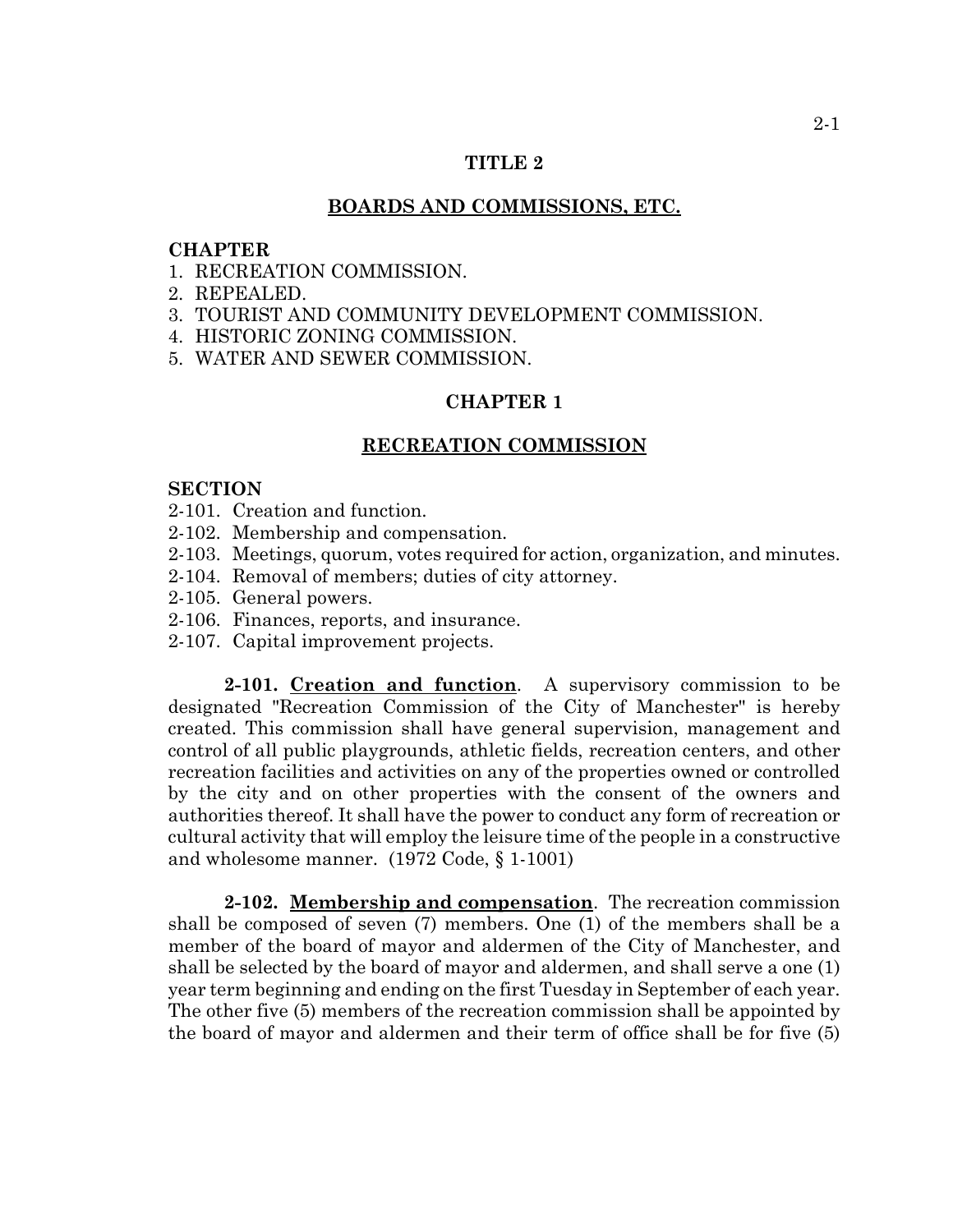years or until their successors are appointed and qualified, with one member being appointed annually for each of the five (5) years.

No person shall be eligible for membership on the recreation commission unless he/she is twenty-one (21) years of age and has resided in the State of Tennessee for one (1) year and the City of Manchester for six (6) months next preceding the day of their appointment or, in lieu of residency in the city, an owner of property located within the city limits of Manchester, Tennessee. The seat of any recreation commission member shall immediately become vacant upon such member ceasing to reside and/or own property within the City of Manchester, Tennessee.

The members of the recreation commission shall serve without compensation. (1972 Code, § 1-1002, as amended by Ord. #1284, Oct. 2010, and Ord. #1543, Dec. 2017)

**2-103. Meetings, quorum, votes required for action, organization, and minutes**. Meetings of the recreation commission shall be held at least once a month and at such other times as the members of the commission may determine.

No meeting of the commission shall be held unless a majority of the members are present. All acts of the commission shall be by a majority vote of those present.

At the first regular meeting of the commission following the members' appointment, they shall meet and organize by electing one of their members chairman, another member, as secretary, and such other officers as may be necessary.

The secretary of the commission shall keep minutes of all its meetings. At each regular meeting the minutes of the last regular meeting of the commission and subsequent special meetings shall be read unless dispensed with by unanimous vote. The minutes of the commission, its by-laws, rules and regulations shall be kept in the minute book which shall remain in the custody of the secretary, or at such other place as the commission may direct. It shall at all times be subject to inspection by any commission member or any member of the board of mayor and aldermen. (1972 Code, § 1-1003)

**2-104. Removal of members; duties of city attorney**. Any recreation commission member may be removed from office by the board of mayor and aldermen for permanent disability or malfeasance, misfeasance or nonfeasance, or for conduct that materially impairs his usefulness as a commission member.

The city attorney shall represent and act for the commission in all legal matters and shall attend commission meetings if required. (1972 Code, § 1-1004)

**2-105. General powers**. The recreation facilities shall be operated for the benefit of the city and its residents subject to the obligations and contracts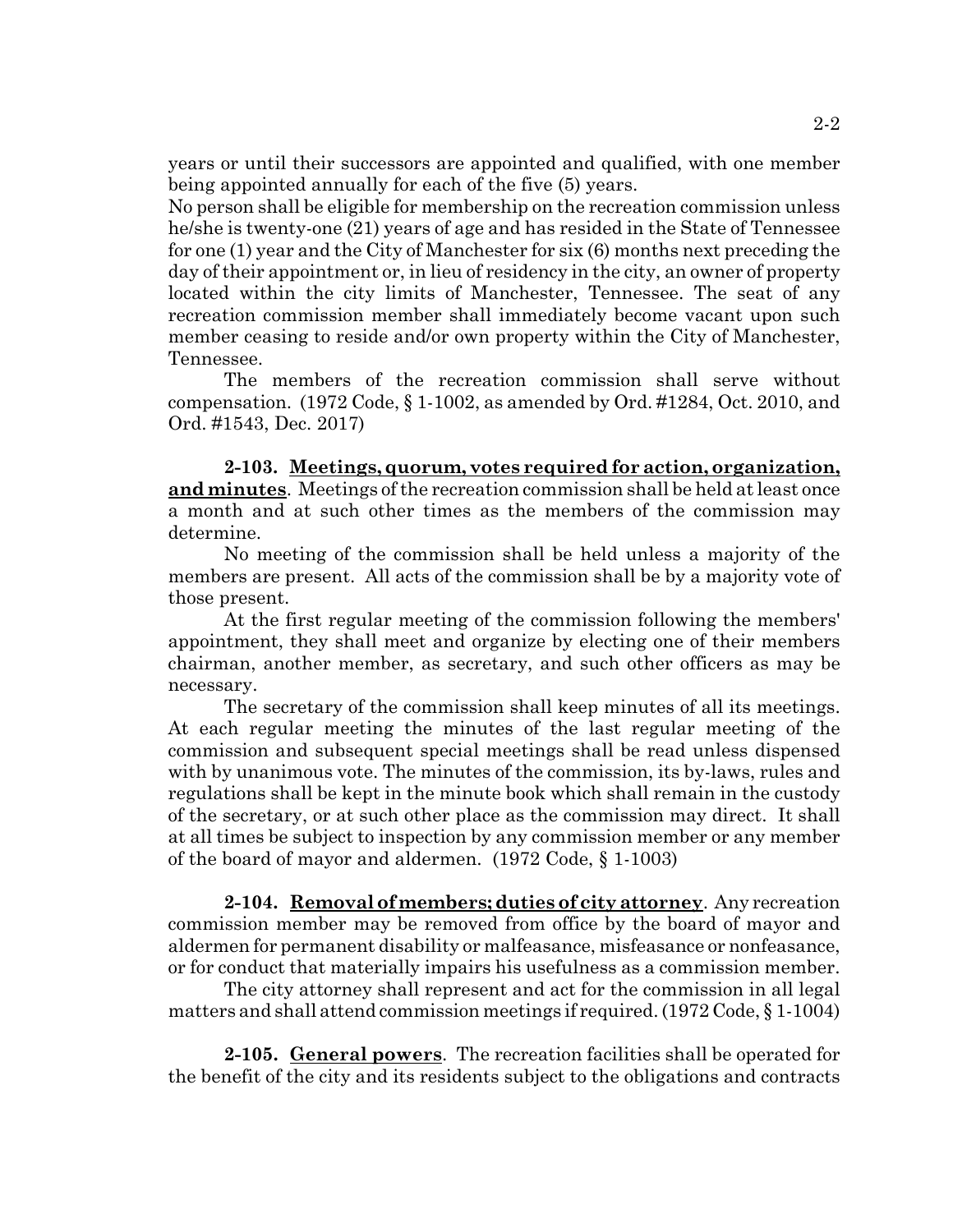heretofore or hereafter made by the City of Manchester with the firms or persons to whom obligations have or shall be incurred.

Subject to such contracts and the city charter and ordinances, the commission determines the method for operating all recreation facilities and activities and the business pertaining thereto, may change it from time to time, and may impose such duties upon, and delegate such authority to the commission employees and to the city attorney as it may deem advisable. (1972 Code, § 1-1005)

**2-106. Finances, reports, and insurance**. Annually the recreation commission shall submit a detailed and comprehensive budget to the board of mayor and aldermen for their approval. This budget shall become a part of and be included in the budget of the city. The recreation commission budget shall be submitted not later than the first day of June of each year.

The commission may also solicit or receive gifts or bequests of money or other personal property or any donation to be applied, principal or income, for either temporary or permanent use for playgrounds or other recreational purposes.

Each calendar quarter the commission shall file with the board of mayor and aldermen a financial report of income, expenditures and operations of the commission.

The commission shall file with the board of mayor and aldermen an annual report of the complete fiscal affairs of the commission and shall also file a report of the operations of the recreation commission and its activities for the preceding year.

In behalf of the city, the commission shall purchase such insurance, in connection with the properties, assets, and operation of recreational activities, as the commission shall deem adequate to protect and indemnity the city against loss, damage and liability.

The commission shall purchase no insurance without first conferring with the board of mayor and aldermen in an effort to have the placing of such insurance accord with such plans or policy as the board of mayor and aldermen may adopt for the placing of all insurance in the city's behalf.

The commission shall make no expenditures nor incur any indebtedness unless the same has been previously submitted in the commission's annual budget and approved by the board of mayor and aldermen. No employee of the commission and no one engaged by the commission shall have authority to make any purchase or to contract indebtedness unless specifically authorized so to do by the commission.

All expenditures of funds for maintenance and operations by the recreation commission shall be made by warrants signed by the chairman of the commission and directed to the finance director.

All income of the commission shall be deposited in a bank designated by the board of mayor and aldermen. The deposits shall be to the credit of the city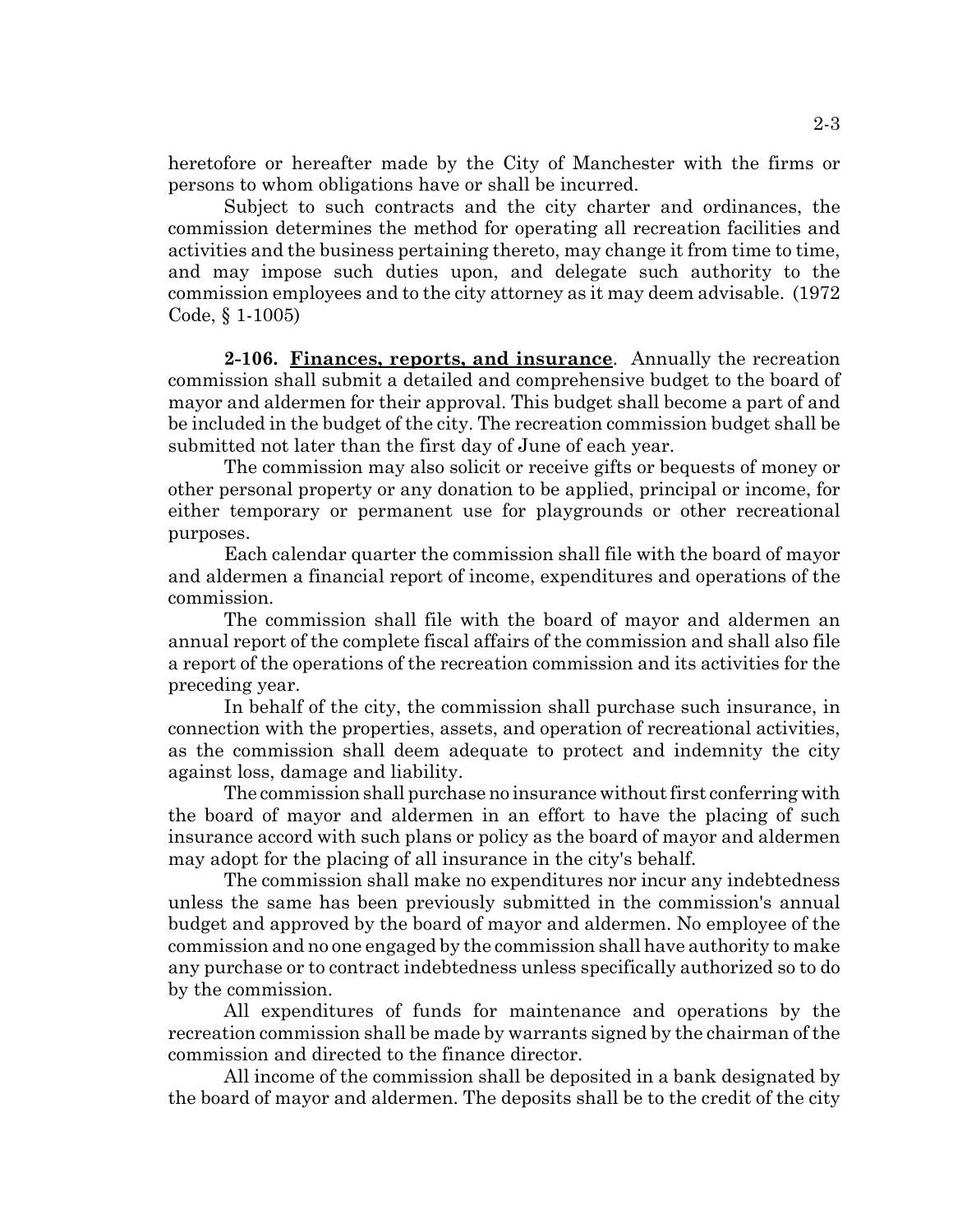in a special account as follows: "Recreation Commission of the City of Manchester, Tennessee." (1972 Code, § 1-1006, as amended by Ord. #808, Jan. 1998)

**2-107. Capital improvements projects**. Improvements made to recreational facilities, and funded by means other than the City of Manchester cannot later be classified as a capital improvement project for the purpose of reimbursing the person or group that initially funded the project when it was built. (1972 Code, § 1-1007)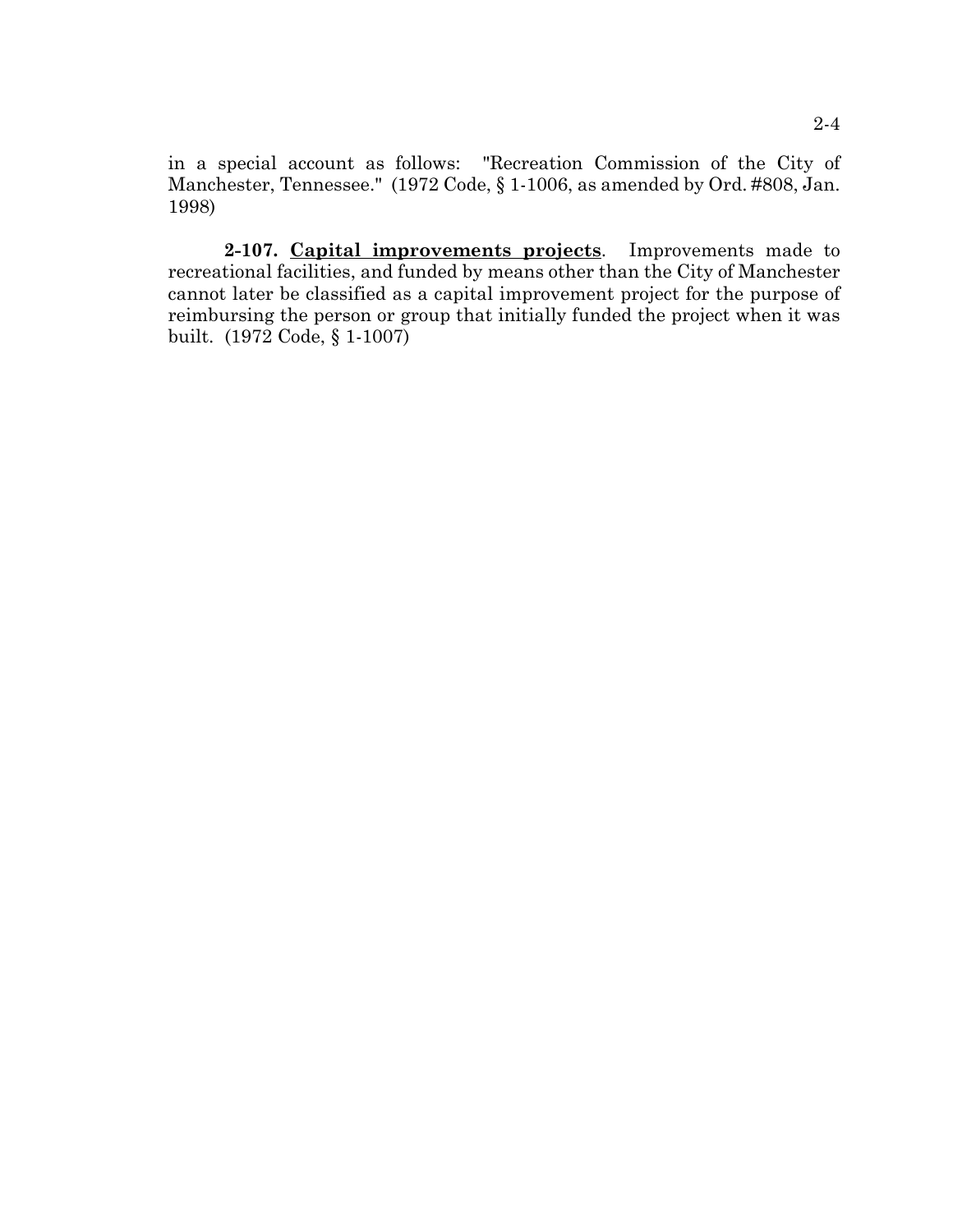# **REPEALED**

(as repealed by Ord. #1544, Dec. 2018 *Ch20\_5-7-19*)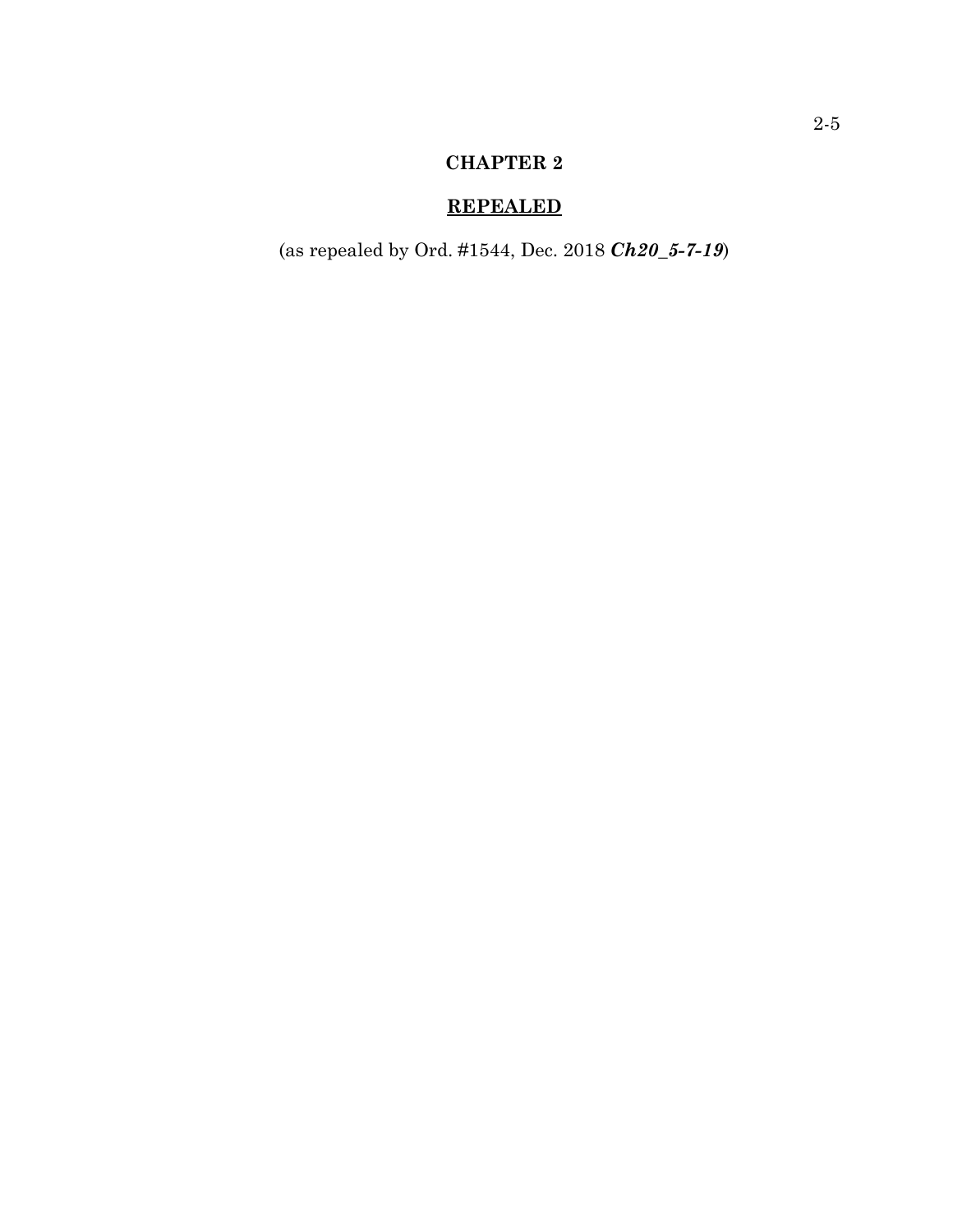## **TOURIST AND COMMUNITY DEVELOPMENT COMMISSION**

## **SECTION**

- 2-301. Creation and function.
- 2-302. Membership and compensation.
- 2-303. Meetings and organization.
- 2-304. Voting quorum number needed to transact business.
- 2-305. Minutes.
- 2-306. Bylaws, rules and regulations.
- 2-307. Removal of commissioners, commission's office and duties of city attorney.
- 2-308. General powers.
- 2-309. Fiscal responsibilities.

**2-301. Creation and function**. A commission to be designated the "tourist and community development commission" is hereby created. The commission shall be charged with the responsibility to promote the growth of Manchester, Tennessee in tourism and community development through the generation and use of the various avenues of advertising and other promotional media. (1972 Code, § 1-1601)

**2-302. Membership and compensation**. The tourist and community development commission shall be composed of six (6) members.

No person shall be eligible for membership on the tourist and community development commission unless he is twenty-one (21) years of age and has resided in the State of Tennessee for one (1) year and in the City of Manchester for six (6) months next preceding his membership, or in lieu of residency, is a resident of Coffee County, Tennessee and a property owner within the city limits of Manchester, Tennessee.

One (1) member of the tourist and community development commission shall be a current member of the board of mayor and aldermen, appointed by the board annually in September. The other five (5) members of the tourist and community development commission shall be appointed by the board of mayor and aldermen for terms of five (5) years or until their successors are appointed or qualified. Two (2) of those members shall be members of the Manchester Area Chamber of Commerce to which the requirement of residency shall not apply; and the remaining three (3) members shall meet the eligibility requirements set forth in paragraph two, who are neither members of the board of mayor and aldermen nor members of the Executive Committee of the Manchester Area Chamber of Commerce. The membership and terms of the first five (5) year commission shall be determined immediately after the passage of this section.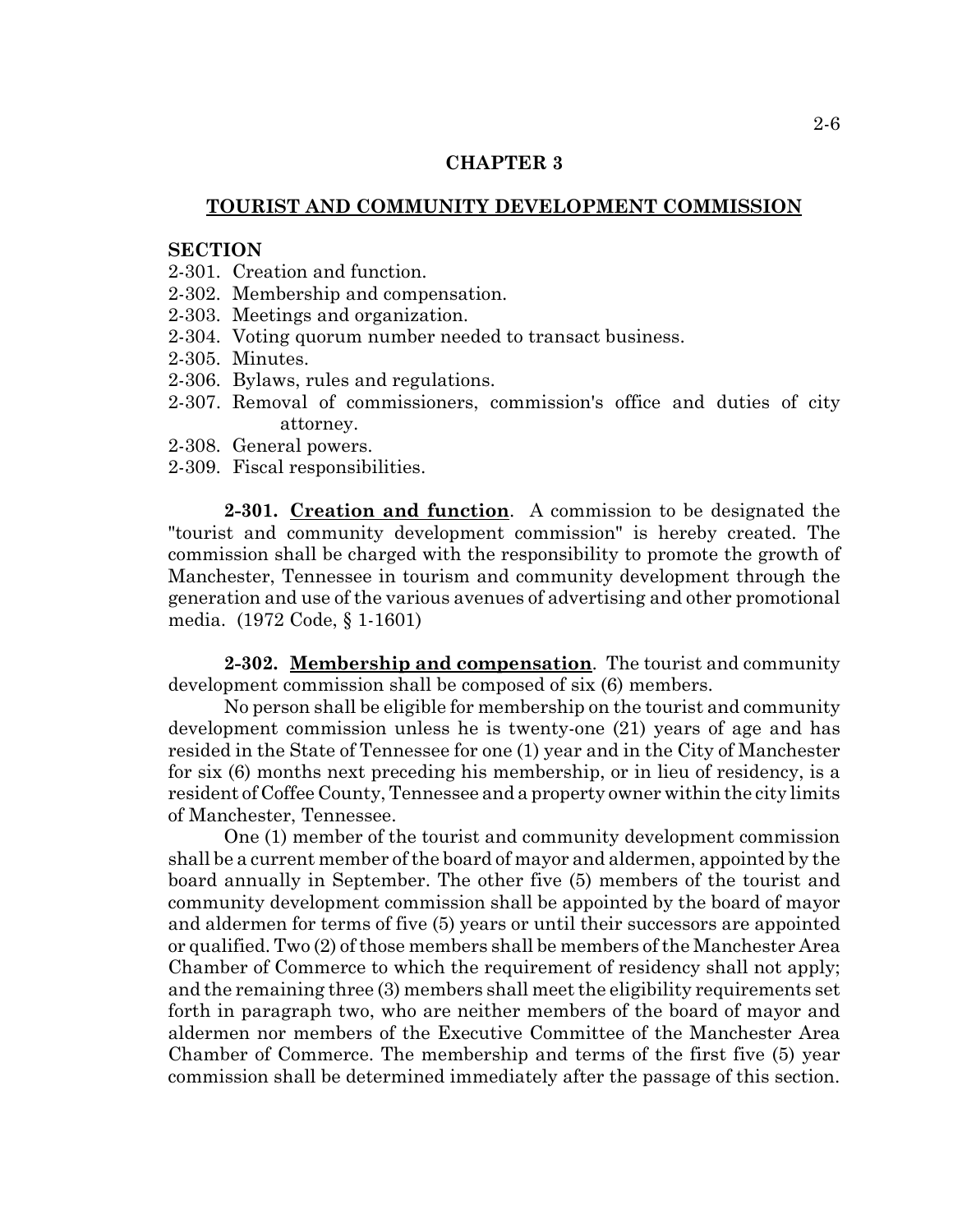The members of the tourist and community development commission shall serve without compensation; except however, any member shall be entitled to reimbursement of actual expenses incurred in the transaction of any business or promotional service performed for the tourist and community development commission provided the commission validates the claim for reimbursement in the manner hereinafter set out for the payment of bills.

Membership terms shall begin and end on the first Tuesday of September, unless terminated sooner by the death or resignation of a member from either the board of mayor and aldermen or the Manchester Area Chamber of Commerce or by the member being unable to comply with the residence requirements hereinbefore set out. (1972 Code, § 1-1602, as amended by Ord. #1405, Feb. 2014)

**2-303. Meetings and organization**. Meetings of the tourist and community development commission shall be held on the fourth Monday of each month at 5:00 P.M. and such additional times as may be determined by the commission. Any additional meetings shall be held only after due public notice to the local communication media.

Special meetings of the commission may be called by the chairman, or in his absence or disability the vice chairman or by any other two (2) members of the commission, provided that due and sufficient notification has been given to all members by telephone or actual service. Due and sufficient notice shall be deemed not less than twenty-four (24) hours in advance of the scheduled meeting and the form of notice shall state the time, place and purpose of the meeting.

Officers shall be elected annually by the commission from its own members and shall be composed of a chairman, a vice chairman and a secretary to serve until the following regular meeting in June. In the event a serving officer resigns or the office is otherwise vacated during his term of office, then the chairman, the vice chairman or the other four (4) members of the commission collectively may call a meeting of the commission for the purpose of election of officers if the call for the meeting is presented to each member by mailing, phoning or hand carrying it to them at least seventy-two (72) hours in advance of that meeting and specifically designating the time and place of such election. (1972 Code, § 1-1603, as amended by Ord. #1046, Oct. 2003, Ord. #1119, Oct. 2005, and Ord. #1271, June 2010)

**2-304. Voting quorum number needed to transact business**. No meeting of the commission shall be held unless four (4) members are present, which shall be deemed to create a quorum. All acts of the commission shall be by the affirmative vote of at least four (4) of the members. The chairman shall have the privilege of voting as do other members of the commission. (1972 Code, § 1-1604)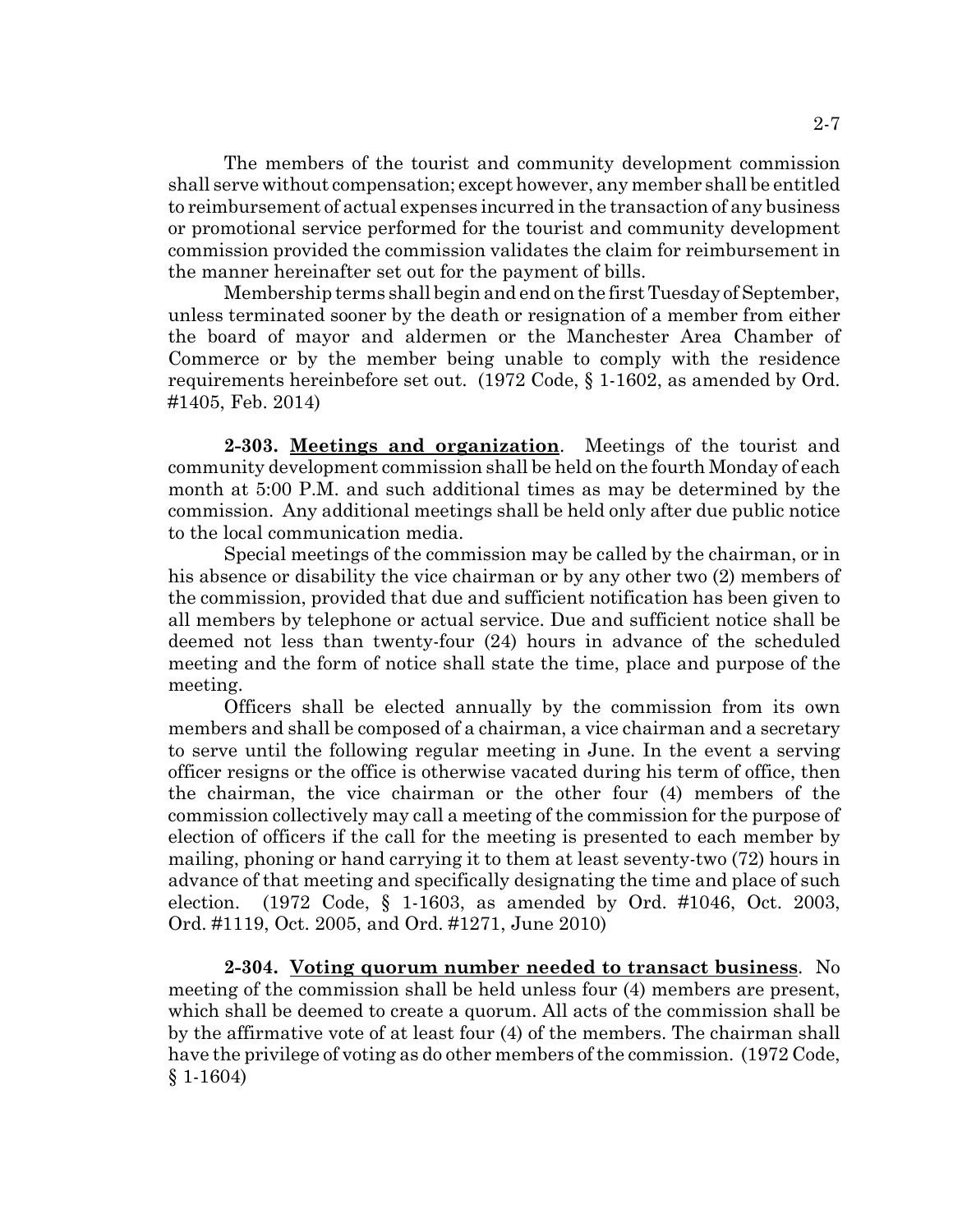**2-305. Minutes**. The secretary of the commission shall keep minutes of all meetings, and at each subsequent meeting, whether regular or called, the minutes of the preceding meeting shall be read in the hearing of all members present, after which corrections or additions may be made prior to approval of those minutes by the commission. The minutes of all regular and special meetings shall be kept at the regular office of the commission and open to public inspection during regular office hours. A reproduced copy of all minutes of the commission shall be filed with the finance director's office of the City of Manchester and with the president of the Manchester Area Chamber of Commerce. (1972 Code, § 1-1605, as amended by Ord. #808, Jan. 1998)

**2-306. Bylaws, rules and regulations**. The commission may from time to time adopt such bylaws, rules and regulations as it may consider advisable provided, however, that no bylaw, rule or regulation may be enacted that would conflict in any manner with any paragraph of this chapter or with the charter of the City if Manchester, Tennessee. (1972 Code, § 1-1606)

**2-307. Removal of commissioners, commission's office and duties of city attorney**. Upon written charges being filed with the finance director by any member of the board of mayor and aldermen or any member of the Manchester Tourist and Community Development Commission a commission member may be removed from office by a majority vote of the board of mayor and aldermen if it determines that the member is guilty of incompetency, neglect, disregard of duty or any other conduct showing unfitness for public service.

The board of mayor and aldermen, with the approval of the commission, shall provide an office and storage space for the proper operation of the commission.

The city attorney shall represent and act for the commission in all legal matters and shall attend commission meetings, if required. (1972 Code, § 1-1607, as amended by Ord. #808, Jan. 1998)

**2-308. General powers**. The tourist and community development commission shall be operated to promote tourism and community development within the City of Manchester. It may enter into agreements with other organizations, such as the Manchester Area Chamber of Commerce, non-profit or for-profit organizations, to promote specific projects; fund or partially fund promotions or sponsor or partially sponsor activities provided that the total expended does not exceed the commission's budgeted funds. Any agreement with a for-profit organization or which exceeds a cumulative total of five hundred dollars (\$500.00) must be approved by resolution of the board of mayor and aldermen.

The commission may enter into an agreement or agreements with the Manchester Area Chamber of Commerce to secure the services of the chamber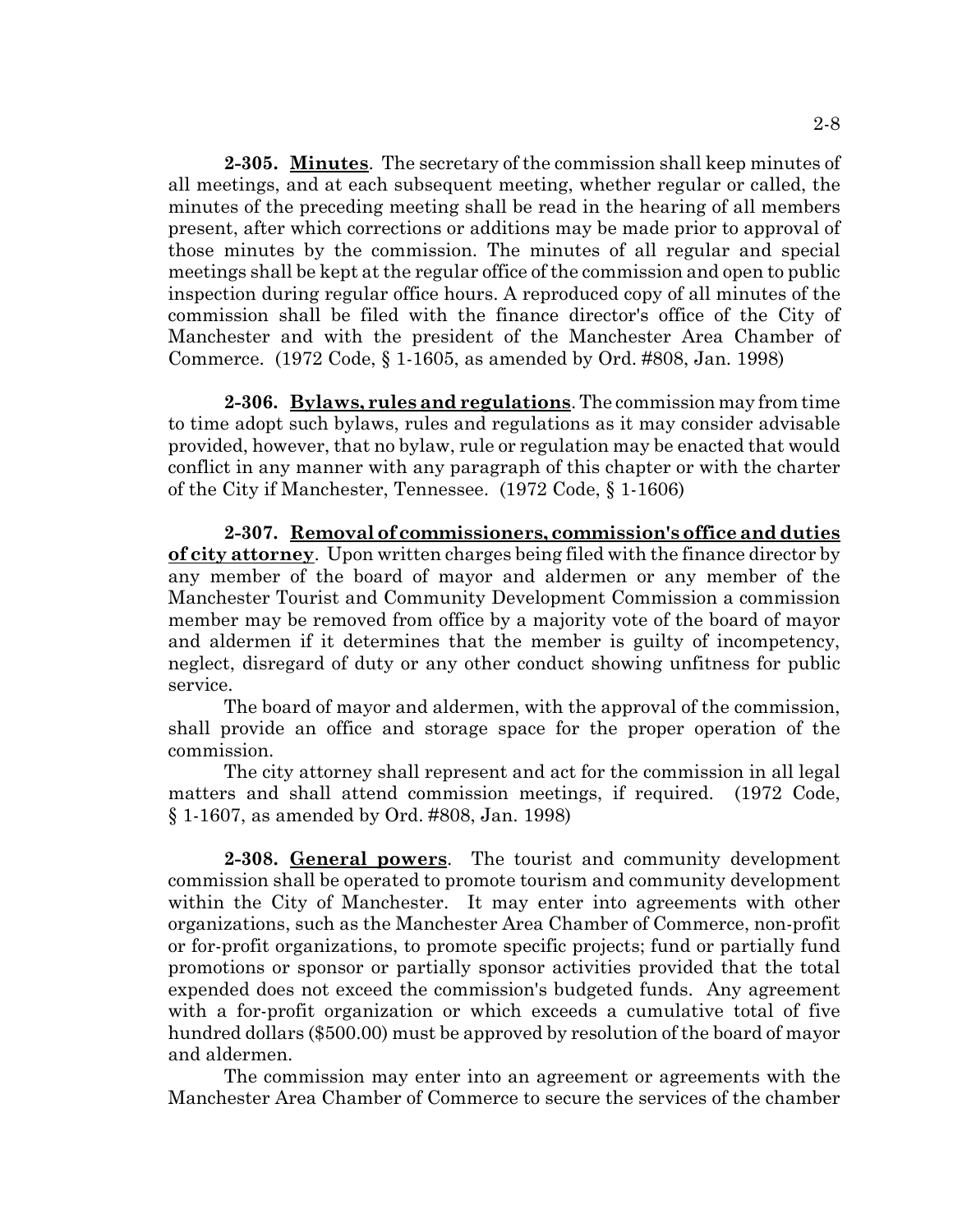of commerce to respond to inquiries concerning tourism and community development; distribute literature to those requesting same; compile data and fund or partially fund the memberships in the chamber of commerce for businesses during the first year they are located within the city limits of Manchester. Any such agreement must be approved by the city attorney and by resolution of the board of mayor and aldermen.

The commission is prohibited from:

(1) Entering into any employment agreement or agreement to subsidize the employment of any person;

(2) Directing the hiring or contracting with a specific person or group;

(3) Entering into a lease or rental agreement to rent or subsidize the rent of any premises; however, this shall not prohibit the rental or contribution to the rental of advertising space or billboards; or

(4) Enter into any agreement that attempts to obligate any funds beyond those budgeted for the current fiscal year.

Any purchase of advertising must be reported to the board of mayor and aldermen, in writing, before the advertising appears in the public domain.

The commission shall provide to the board of mayor and aldermen a quarterly report of all disbursements to the chamber of commerce over five hundred dollars (\$500.00), individually or cumulatively, with the reason listed therefore. (1972 Code, § 1-1608, as replaced by Ord. #1503, Oct. 2016)

**2-309. Fiscal responsibilities**. Annually the Manchester Tourist and Community Development Commission, whether acting individually or in participation with the Manchester Area Chamber of Commerce, shall submit a detailed and comprehensive budget to the board of mayor and aldermen for their approval. This budget shall become a part of and be included in the budget of the city. The Manchester Tourist and Community Development Commission budget shall be submitted no later than the first day of June of each year.

Each calendar quarter, the commission shall file with the board of mayor and aldermen a financial report of income expenditures and operations of the commission. The commission shall file with the board of mayor and aldermen an annual report of the complete fiscal affairs of the commission and shall also file a report of the operations of the Manchester Tourist and Community Development Commission and its activities for the preceding year.

The commission shall make no expenditures nor incur any indebtedness unless the same has been previously submitted in the commission's annual budget and approved by the board of mayor and aldermen. No employee of the commission and no one engaged by the commission shall have authority to make any purchases or to contract indebtedness unless specifically authorized to do so by the commission.

Any income of the commission shall be deposited in a bank account designated by the board of mayor and aldermen. The deposit shall be to the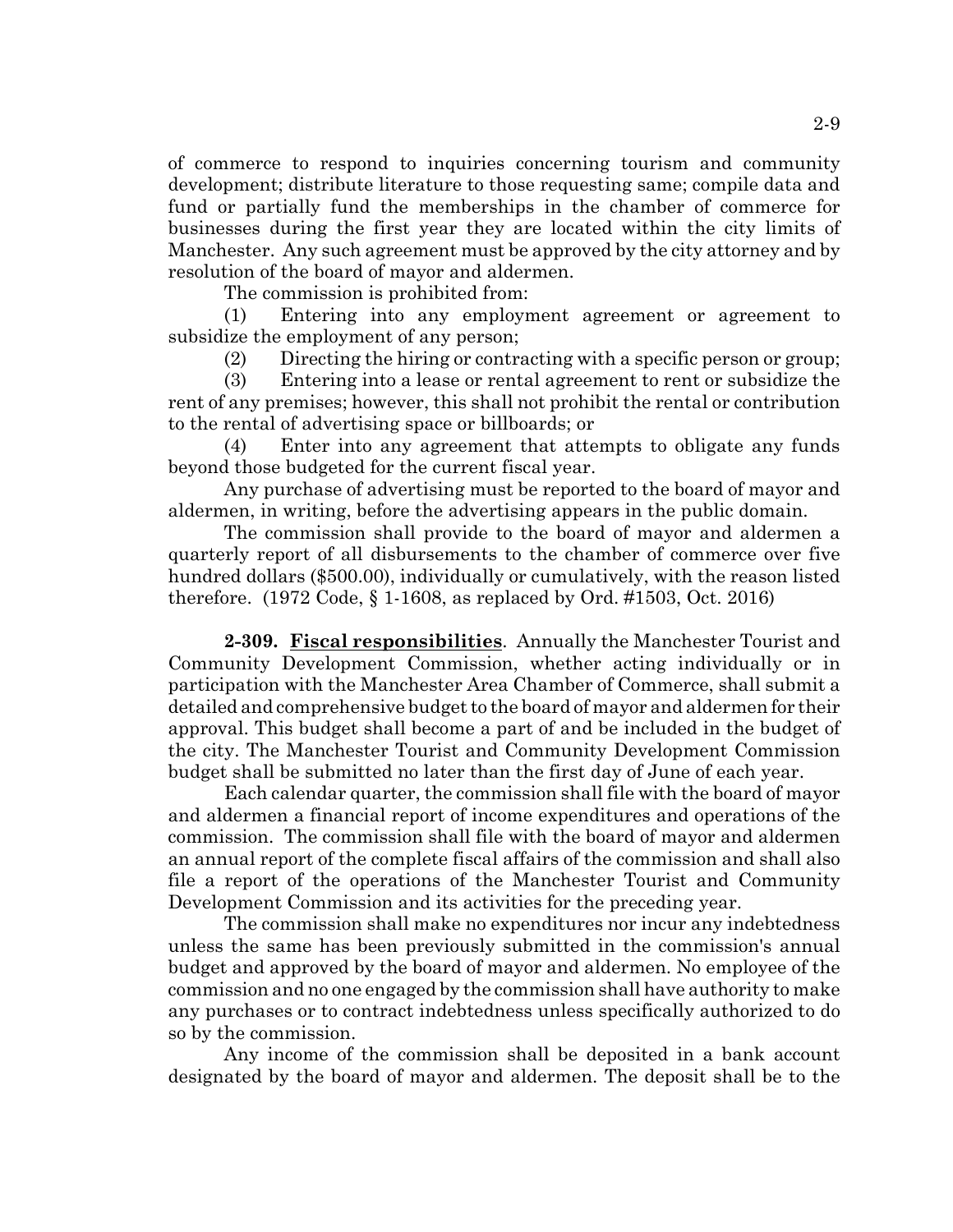credit of the city in a special account known as "Manchester Tourist and Community Development Commission."

In accordance with § 11 of the charter of the City of Manchester, Tennessee the finance director shall be responsible for all the financial and funding activities of the commission and shall make all disbursements from the "Manchester Tourist and Community Development Commission" checking account, with the counter-signature of the Mayor of Manchester, Tennessee, and only then after being requested to make such disbursements in writing and signed by the Chairman of the Manchester Tourist and Community Development Commission and with approval of the majority of the board of mayor and aldermen. (1972 Code, § 1-1609, as amended by Ord. #808, Jan. 1998)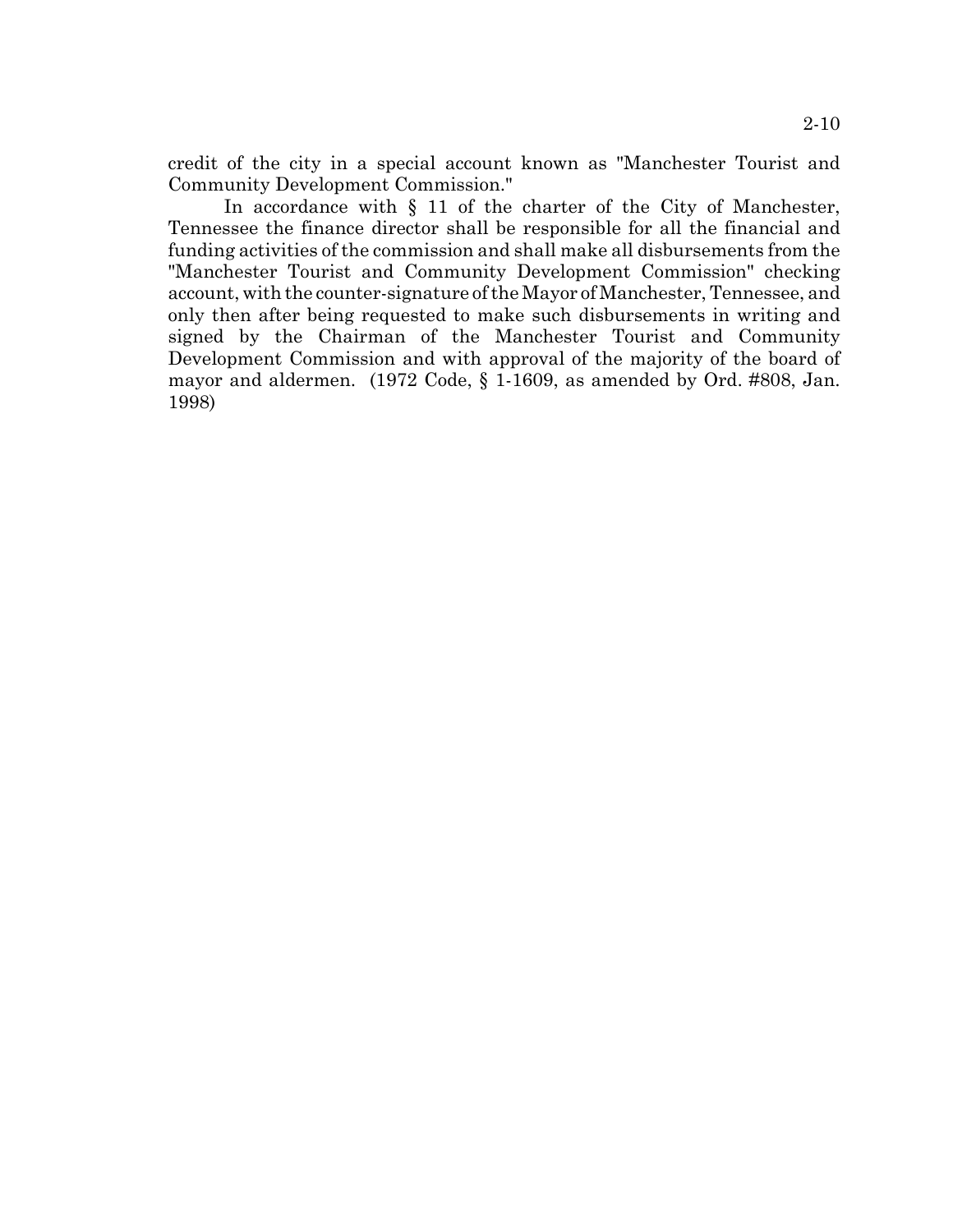## **HISTORIC ZONING COMMISSION**

# **SECTION**

- 2-401. Creation of a historic zoning commission.
- 2-402. Membership on the historic zoning commission.
- 2-403. Appointment to the historic zoning commission.
- 2-404. Term of appointment, removal and vacancies.
- 2-405. Election of officers, rules and meetings.
- 2-406. Conflict of interest.
- 2-407. Powers and duties of the historic zoning commission.
- 2-408. Additional powers and duties of the historic zoning commission.
- 2-409. Right of entry upon land.
- 2-410. Authority to designate historic district or zone.
- 2-411. Liability of historic zoning commission members.

**2-401. Creation of a historic zoning commission; regional historic zoning commission**. The local legislative body shall create a historic zoning commission of no less than five (5) and no more than nine (9) members which shall consist of a representative of a local patriotic or historical organization; an architect, if available; a person who is a member of the local planning commission at the time of such person's appointment; and the remainder shall be from the community in general. The historic zoning commission shall be appointed by the chief executive of the county or municipality, subject to confirmation by the local legislative body. The terms of members of the historic zoning commission shall be five (5) years, except that the members appointed initially shall be appointed for staggered terms so that the terms of at least one (1) member but not more than two (2) members shall expire each year. All members shall serve without compensation. The commission may adopt rules and regulations consistent with the provisions of this part. (1972 Code, § 1-1701, as replaced by Ord. #1224, March 2009, and amended by Ord. #1288, Nov. 2010)

**2-402. Membership on the historic zoning commission**. Membership on the historic zoning commission shall be composed of the following members:

(1) One (1) member of the Manchester Regional Planning Commission at the time of his appointment;

- (2) A representative of a local patriotic or historical organization;
- (3) An architect, if available; and

(4) A member of the Board of Mayor and Alderman of the City of Manchester;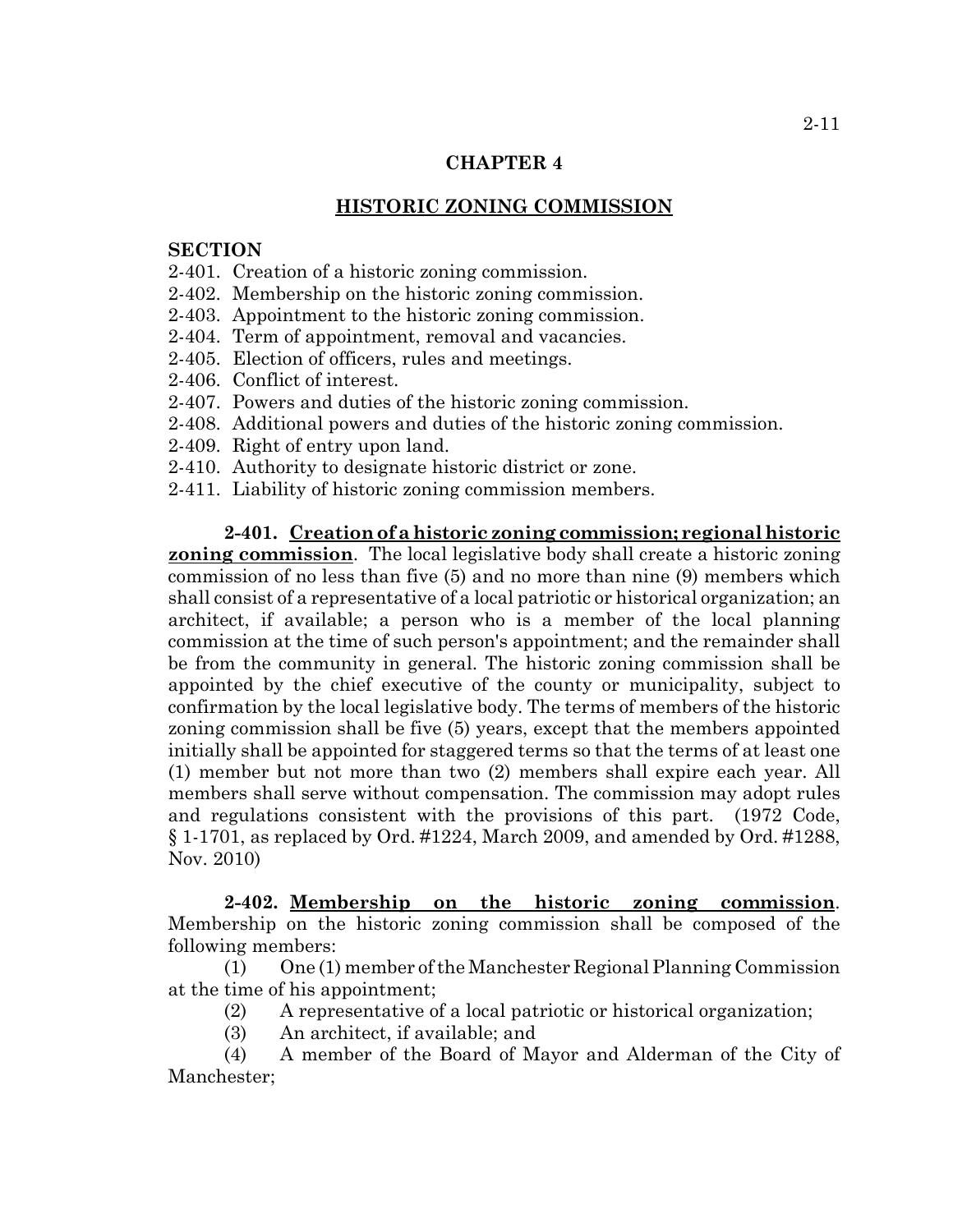(5) A majority of the remaining members shall be residents or electors of the City of Manchester, Tennessee. (1972 Code, § 1-1702, as amended by Ord. #1224, March 2009, Ord. #1288, Nov. 2010, and Ord. #1522, April 2017)

**2-403. Appointment to the historic zoning commission**. Members of the historic zoning commission shall be appointed by the mayor, subject to confirmation by the city council on the first Tuesday in September as current terms expire. (1972 Code, § 1-1703)

**2-404. Term of appointment, removal and vacancies**. The terms of all the members shall be five (5) years and shall be staggered so that the term of at least one (1) member but not more than two (2) members shall expire each year.

The terms of the two (2) additional members created hereby shall expire in 2010; that the teams of the seats currently held by Terri Buckner and Jess Lewis shall expire in 2011; that the seats currently held by Max Northcutt and Evans Baird shall expire in 2012; that the seats currently held by Kenny Sadler and Jim Cavendish expire in 2013 and the seat currently held by Gene Holmes expire in 2014.

All members shall serve without compensation and may be removed from membership by the appointing authority for just cause. Any member being so removed shall be provided, upon request, a public hearing on the removal decision before the city council.

Vacancies on the historic zoning commission shall be filled for the unexpired term of those members whose position has become vacant in the manner herein provided for the appointment of such member. (1972 Code, § 1-1704, as amended by Ord. #1224, March 2009)

**2-405. Election of officers, rules and meetings**. The historic zoning commission shall elect from its members its own chairman and other officers deemed appropriate to carry out its purpose. The commission shall adopt rules of order and establish regular meeting dates. A majority of the membership of the commission shall constitute a quorum for the transaction of its business. The concurring vote of five (5) members of the commission shall constitute final action of the commission on any matter before it. (1972 Code, § 1-1705, as amended by Ord. #1288, Nov. 2010)

**2-406. Conflict of interest**. Any member of the historic zoning commission who shall have a direct or indirect interest in any property which is the subject matter of, or affected by, a decision of said commission shall be disqualified from participating in the discussion, decision, or proceedings of the historic commission in connection therewith. (1972 Code,  $\S$  1-1706)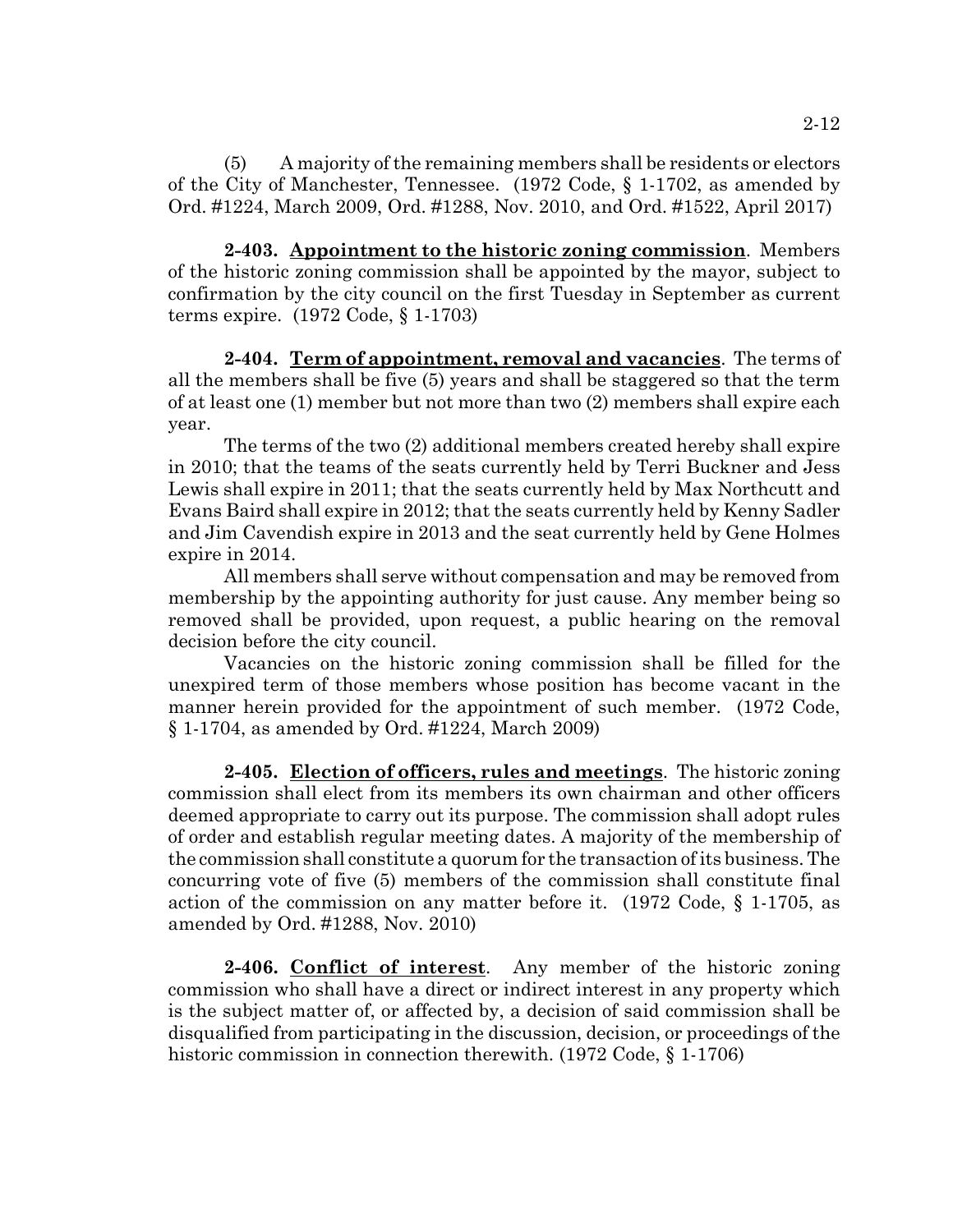**2-407. Powers and duties of the historic zoning commission**. The historic zoning commission may submit and it shall review applications for amendments to this chapter designating historic sites or buildings for special historic districts. Such application shall be based upon at least the following criteria:

- (1) Historical and cultural significance;
- (2) Suitability for preservation;
- (3) Educational value; and

(4) Cost of acquisition by City of Manchester, restoration, maintenance and repair, as applicable. (1972 Code, § 1-1707)

**2-408. Additional powers and duties of the historic zoning commission**. It shall be the duty of the historic zoning commission to make the following determination with respect to the historic district:

(1) Appropriateness of altering or demolishing any building or structure within the historic district. The commission may require interior and exterior photographs architectural measured drawings of the exterior, or other notations of architectural features to be used for historical documentation as a condition of any permission to demolish a building or structure.

(2) Appropriateness of exterior architectural features including signs and other exterior fixtures of any new buildings and structures to be constructed within the historic district.

(3) Appropriateness of front yards, side yards, rear yards, off-street parking spaces, location of entrance drives into the property, sidewalks along the public right-of-way, which might affect the character of any building or structure within the historic district.

(4) The general exterior design, arrangement, texture, material, color of the building or other structure in question and the relation of such factors to similar features of buildings in the immediate surroundings. However, the historic zoning commission shall not consider interior arrangement or design, nor shall it make any requirements except for the purpose of preventing extensions incongruous to the historic aspects of the surroundings. (1972 Code, § 1-1708)

**2-409. Right of entry upon land**. The commission, its members and employees, in the performance of its work, may enter upon any land within its jurisdiction and make examinations and surveys and place or remove public notices as required by this chapter, but there shall be no right of entry into any building without the consent of the owner. (1972 Code, § 1-1709)

**2-410. Authority to designate historic district or zone**. As provided in Tennessee Code Annotated, § 13-7-405 the historic zoning commission may recommend to the board of mayor and aldermen any areas deemed suitable to become a "historic district or zone" or "historic zoning overlap" as defined by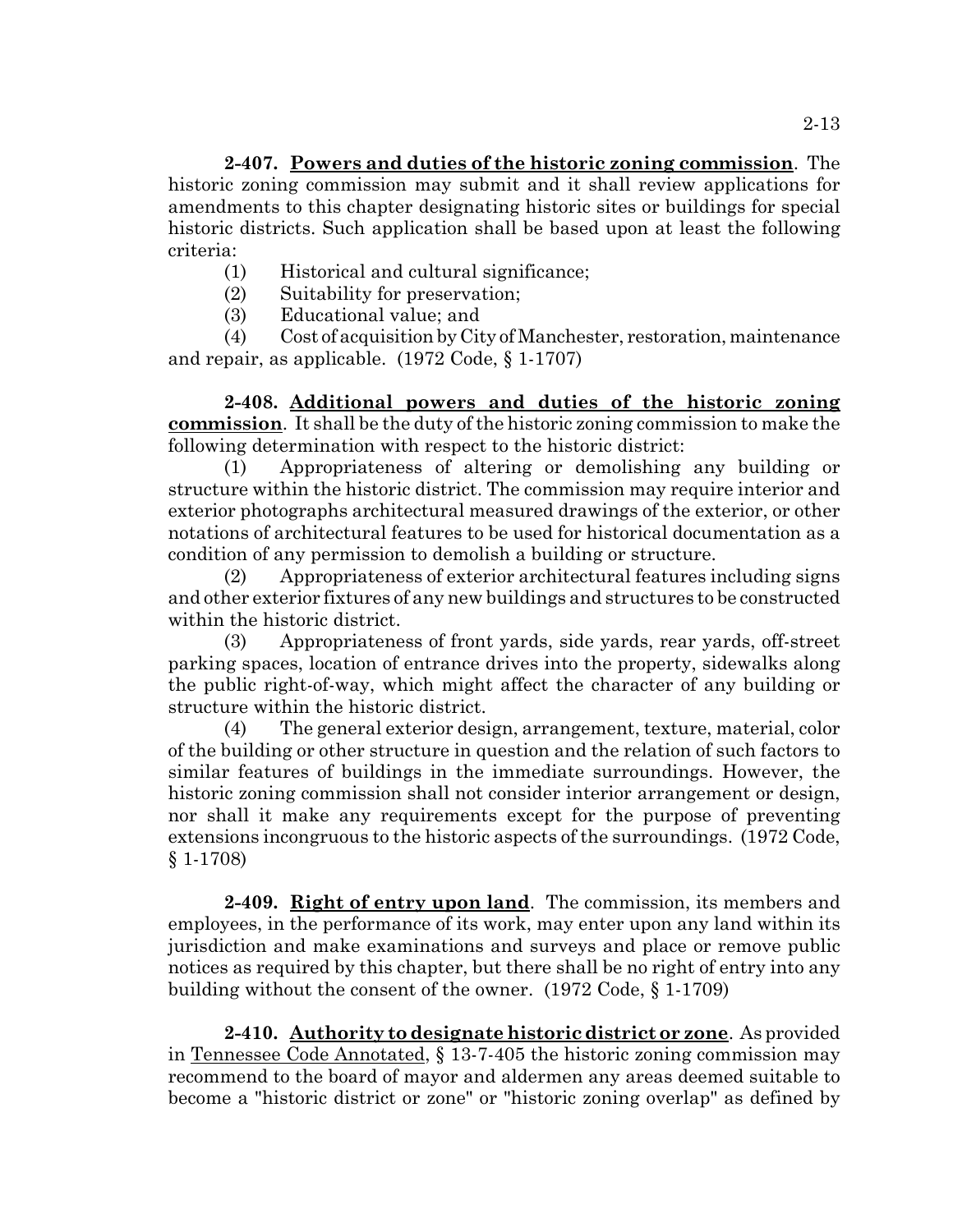Tennessee Code Annotated, § 13-7-404. Said areas shall receive such designation only upon ordinance properly enacted by the board of mayor and aldermen. (as added by Ord. #1288, Nov. 2010)

**2-411. Liability of historic zoning commission members**. Any historic zoning commission member acting within the powers granted by the chapter is relieved from all personal liability for any damage and shall be held harmless by the City of Manchester. Any suit brought against any member of the commission shall be defined by a legal representative furnished by the City of Manchester until the final termination of the procedure. (1972 Code, § 1-1710, as renumbered by Ord. #1288, Nov. 2010)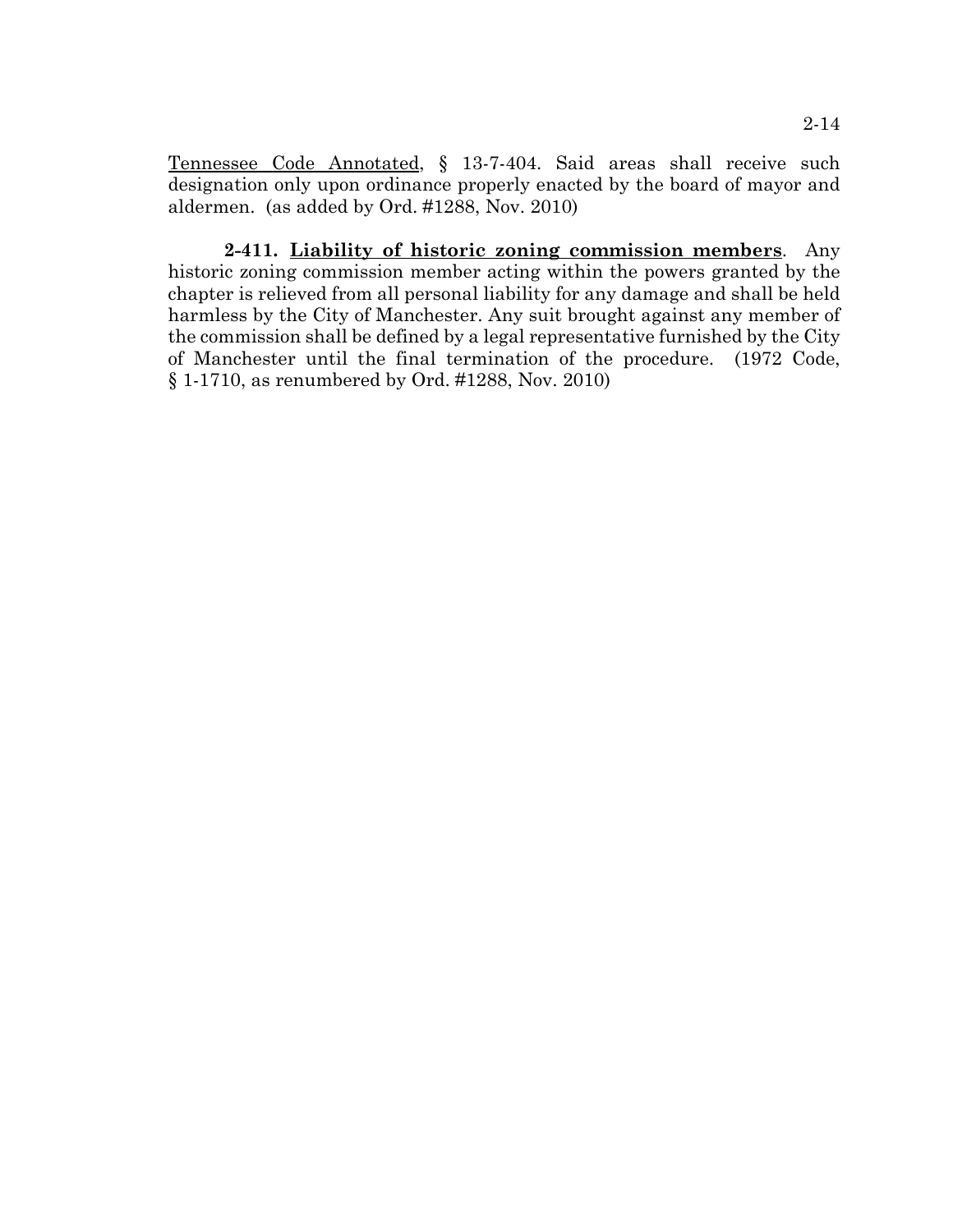#### **WATER AND SEWER COMMISSION**

# **SECTION**

- 2-501. Water and sewer commission created.
- 2-502. Membership of the commission.
- 2-503. Meetings, organization, quorum, minutes, and bylaws of the commission.
- 2-504. Removal of commissioners, commission office facilities, duties of city attorney.
- 2-505. General powers of the commission.
- 2-506. General duties of the commission.

**2-501. Water and sewer commission created**. There shall be a commission designated as the Manchester Water and Sewer Commission to be appointed by the board of mayor and aldermen. The commission shall have planning, scheduling, inspection, monitoring, and maintaining responsibilities for the city's water pumping plant, sewage disposal plant, distribution systems, additions, extensions, and improvements thereto and for the purchase of equipment, pumping, purification, distribution, and sale of water and furnishing of sewer services to the extent and in the manner as set forth in this chapter. The commission shall be composed of planning and operations sections. The operations section shall be designated as the water and sewer department. The commission, with the approval of the board of mayor and aldermen, shall designate a manager of the water and sewer department. He shall have the duties of general supervision of the operations. (1972 Code, § 13-101)

**2-502. Membership of the commission**. (1) Number. The water and sewer commission shall be composed of seven members. One commission member shall be a member of the Board of Mayor and Aldermen of the City of Manchester, Tennessee, to be appointed by the mayor and confirmed by the board of aldermen. The additional member shall be appointed immediately to serve a term until September 2013, after which time the term of seventh member shall be a five-year term.

(2) Eligibility. No person shall be eligible to membership on the commission unless he has been a citizen of the State of Tennessee for one (1) year and of the city for six (6) months preceding the day of his appointment, is at least twenty-one (21) years of age, and is a property owner in the City of Manchester, Tennessee.

(3) Compensation. No commissioner shall receive any compensation, but shall be reimbursed for actual expenses incurred by reason of travel on business of the commission.

(4) Election of commissioners and terms of office. At its first regular board meeting in September, the board of mayor and aldermen shall elect one (1) member of the commission to serve for a period of five (5) years.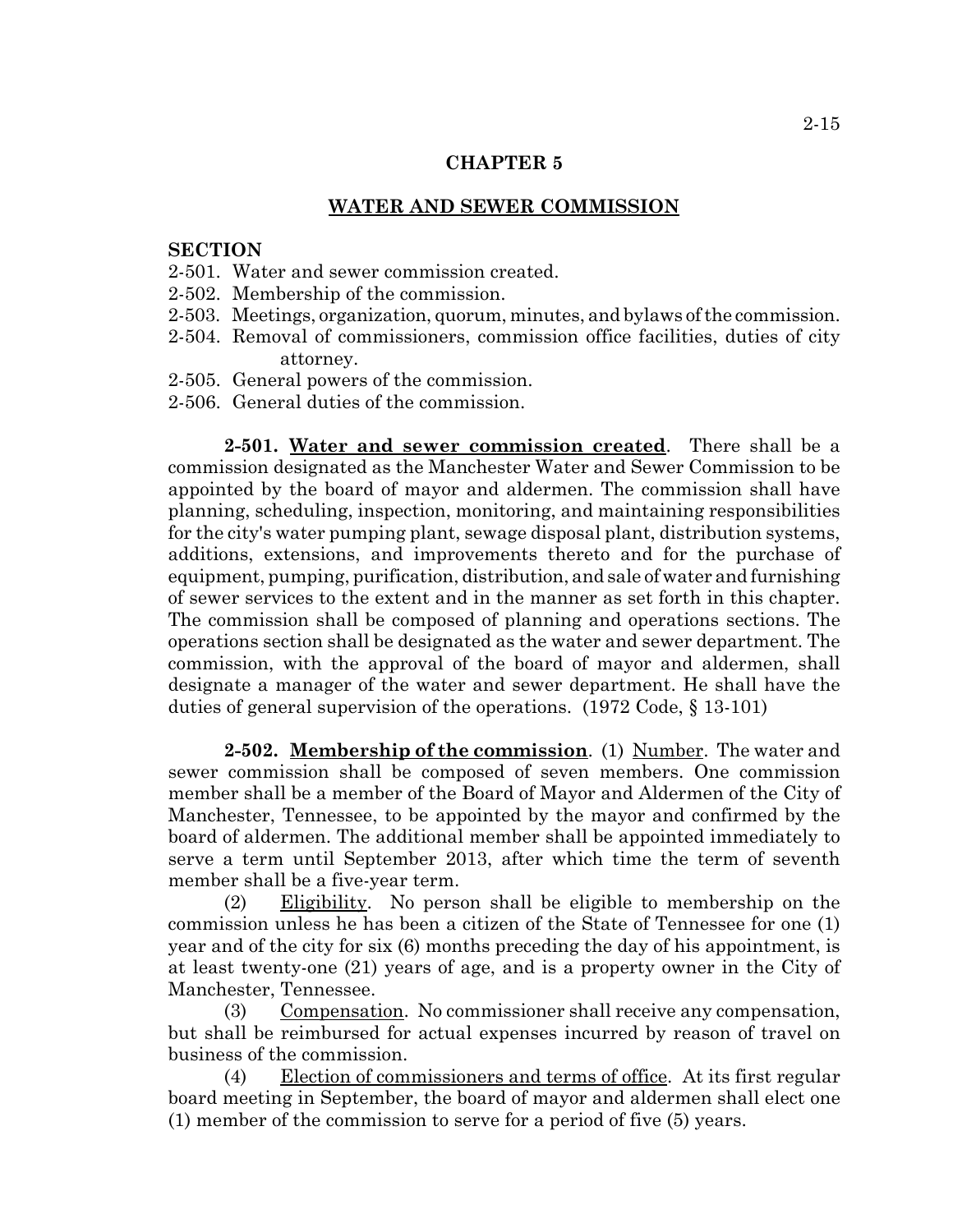In September, 1995, when the terms of two (2) members of the commission expire, the board of mayor and aldermen shall replace one commissioner by an appointment to a two year term and the other commissioner by an appointment to a three year term to expire in the years 1997 and 1998 respectively. In September, 1996, when the terms of the three remaining members of the commission expire, the board of mayor and aldermen shall replace one commissioner by an appointment to a three year term, the second commissioner by an appointment to a four year term and the third commissioner by an appointment to a five year term, expiring in the years 1999, 2000 and 2001, respectively. As each of the shorter appointments expire in the years 1997 through 2001, the successor shall be appointed for a full five year term. Two members of the commission shall be elected in 2013 and every five years thereafter.

Each commission member's term of office shall begin at the time of his election. If the election is not held as provided herein, it may be held at any regular meeting of the board of mayor and aldermen thereafter or at any special meeting if notice be given in the call therefor. Members of the commission shall continue in office until their successors are elected. If any member shall resign from, or cease to be a member of the commission before the expiration of his term, the board of mayor and aldermen shall elect a new member to serve for such member's unexpired term.

(5) Member from board of mayor and aldermen. One member of the board of mayor and aldermen shall be a member of the water and sewer commission and shall have a vote as do other commissioners. He may serve as chairman of the water and sewer commission and shall attend all meetings, report to the board of mayor and aldermen of the proceedings, status, and conduct of the affairs and business of the commission.

The member of the board of mayor and aldermen appointed to serve as a member of the water and sewer commission shall serve from the first meeting of the board of mayor aldermen is September of each year when he or she is appointed until the first meeting in September of the following year or until his or her successor is appointed and qualifies. (1972 Code, § 13-102, as amended by Ord. #1208, Oct. 2008)

**2-503. Meetings, organization, quorum, minutes, and bylaws of the commission**. (1) Meetings. The meetings of the water and sewer commission shall be held on the first Thursday following the board of mayor and aldermen's meeting on the first Tuesday of each month at the city hall, or at such time and place as the commission may determine.

Special meetings of the commission may be called by the chairman, or in his absence or disability, by the vice-chairman or by any three (3) members of the commission provided written notice is delivered to each member of the commission twelve (12) hours in advance of any such meeting. The notice shall state the time, place, and purpose of the meeting. Any member may waive such notice by signing and filing with the secretary a statement to that effect.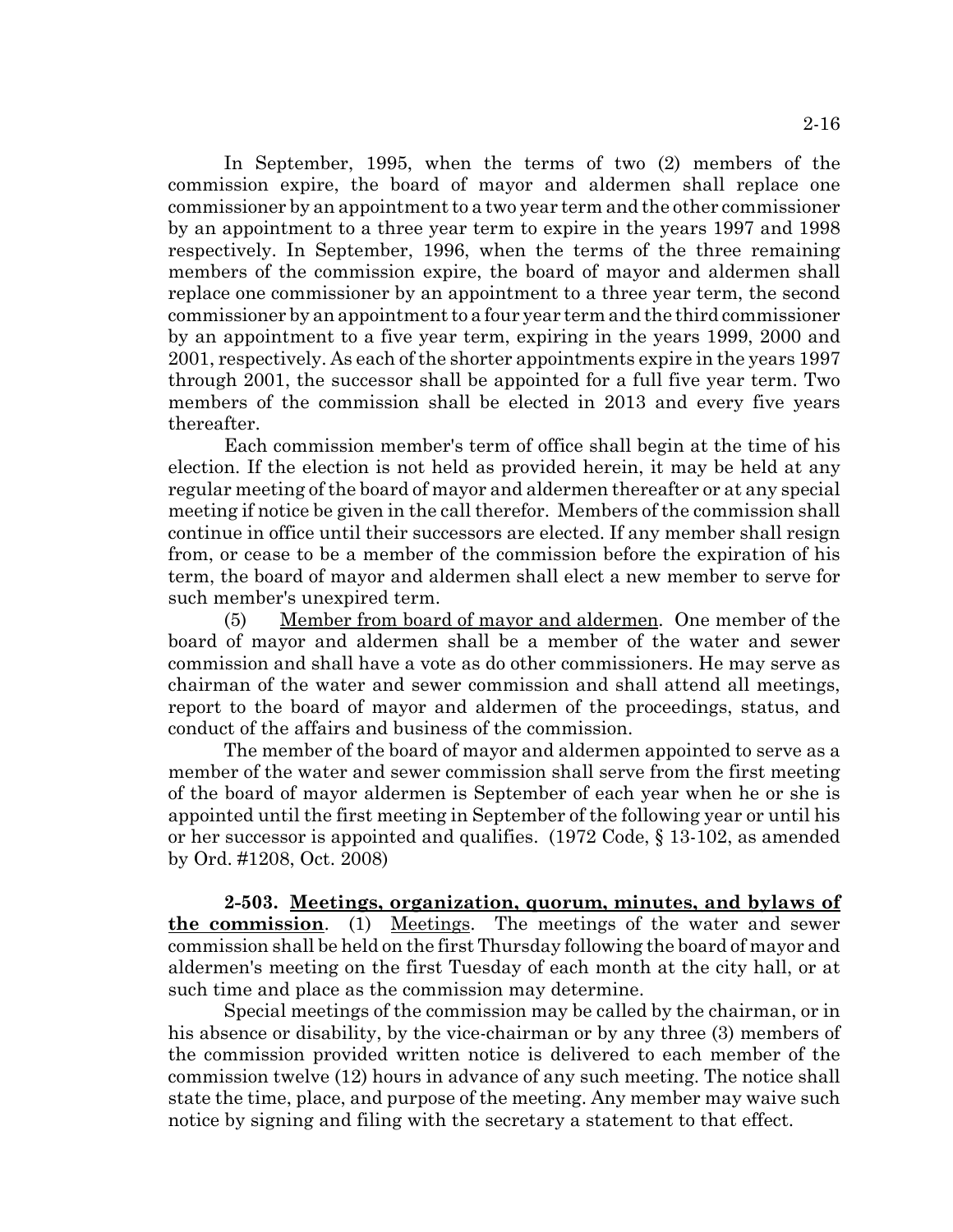(2) Election of chairman, vice-chairman and secretary. Annually, from its own members, the commission shall elect a chairman, vice-chairman and secretary to serve a period of one (1) year. In the absence of the chairman, the vice-chairman or any four (4) members of the commission may call a meeting at any time for the election of the officers of the commission by mailing, telephoning, or hand carrying to each member of the commission, seventy-two (72) hours in advance of such meeting, a notice of the time and place of such election.

(3) Number needed to transact business. No meeting of the commission shall be held unless a majority of the members are present. All acts of the commission shall be by an affirmative vote of at least four (4) members.

(4) Minutes. The secretary of the commission shall keep minutes of all commission meetings. At each regular meeting, the minutes of the last regular meeting of the commission and subsequent special meetings shall be read unless dispensed with by a unanimous vote.

The minutes of the commission, its bylaws, rules, and regulations shall be kept in a minute book which shall remain in the office of the water and sewer commission, or in the office of the finance director. It shall be at all times subject to inspection by any commission member, any member of the board of mayor and aldermen, or by any member of the public in general.

(5) Bylaws, etc. The commission may from time to time adopt such bylaws, rules, and regulations as it may consider advisable. (1972 Code, § 13-103, as amended by Ord. #808, Jan. 1998)

**2-504. Removal of commissioners, commission office facilities, duties of city attorney**. (1) Removal of commission members. On charges filed by a majority vote of the board of mayor and aldermen or any member thereof, or by a majority vote of the water and sewer commission or by any member thereof, a member of the water and sewer commission may be removed by an affirmative vote of four (4) members of the board of mayor and aldermen for incompetency, neglect, disregard of duty, or other misconduct showing unfitness for public service. All charges shall be in writing. The board of mayor and aldermen shall make or direct such investigation as it may consider necessary and determine whether it will conduct a hearing upon the charges or any part thereof. In the event a hearing is decided upon, a copy of the charges or any part thereof to be considered at the hearing shall be delivered to or mailed to the commission member or members against whom they have been filed, together with notice of the time and place for the hearing, which shall not be less than five (5) days from the delivery or mailing or such charges to the accused member. The hearing shall be public. The accused shall have the right to appear and defend in person or by counsel, and shall have process of the mayor and aldermen to compel the attendance of witnesses in his behalf. The vote of the board of mayor and aldermen shall be determined by yeas and nays and the names of members voting for or against such removal shall be included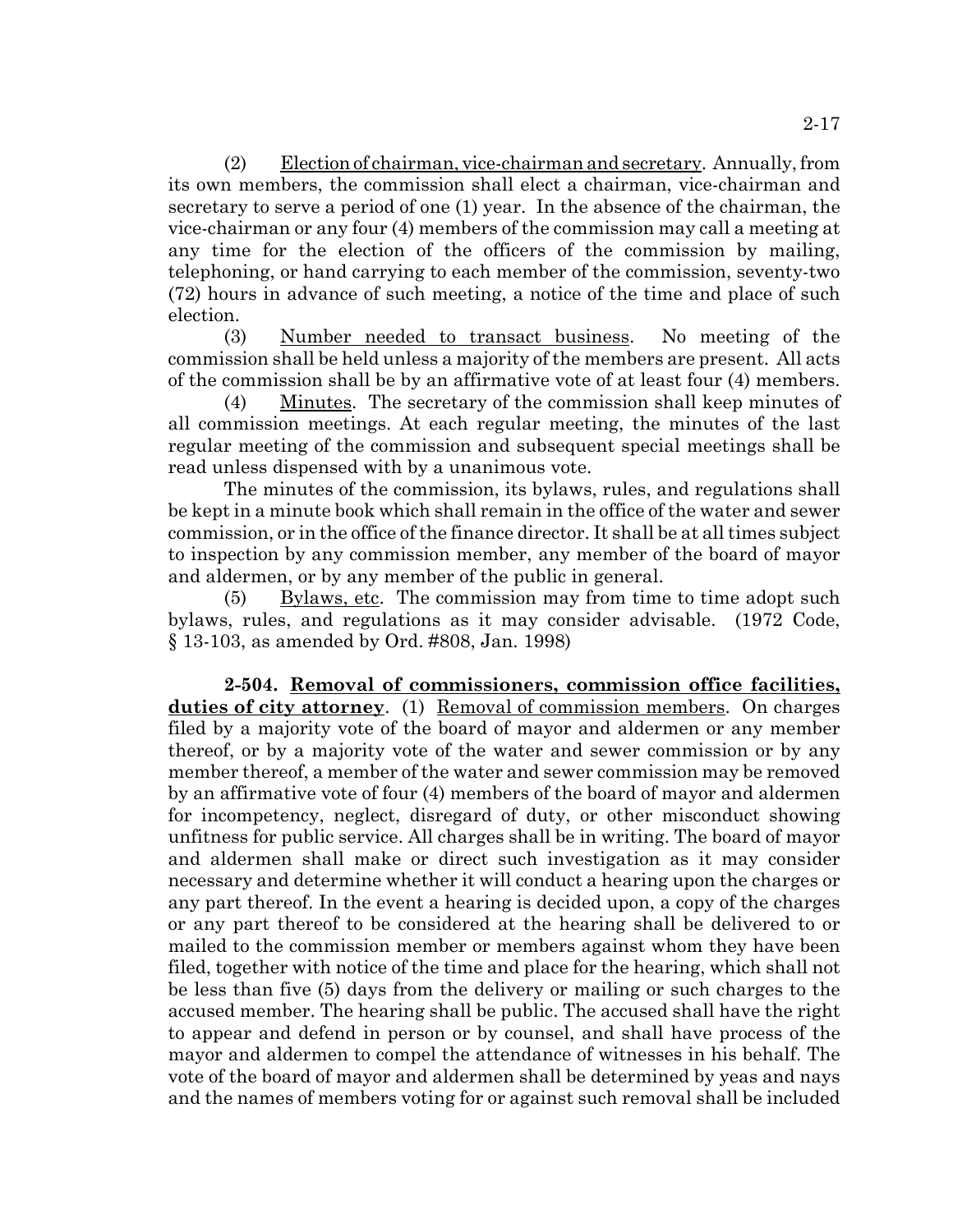in the minutes. Immediately upon a vote in favor of removal, the term of the accused shall expire.

(2) Office, etc. The board of mayor and aldermen, with the approval of the commission, shall provide offices, storage space, and other premises necessary for the proper operation of the commission.

(3) Duties of city attorney. The city attorney shall represent and act for the water and sewer commission in all legal matters and shall attend the commission meetings if requested. (1972 Code, § 13-104)

**2-505. General powers of the commission**. (1) Subject to the direction and contracts of the board of mayor and aldermen. The water and sewer systems shall be operated for the benefit of City of Manchester, subject to the direction and contracts heretofore or hereafter made by the City of Manchester with the people to whom the water and sewer bonds were or are sold, and also subject to such other contracts as are needed.

(2) System of operation. Subject to such contracts and to the city charter and ordinances and also to the direction of the board of mayor and aldermen, the commission shall determine the method for operating such systems, and the business pertaining thereto, may change it from time to time, and may impose such duties upon and delegate such authority to the employees of the department and to the city attorney as it deems advisable.

(3) Classified employees. The commission shall make recommendations to the board of mayor and aldermen for the hiring of executives, engineers, or other professional employees who need to be engaged or employed in such manner as the commission shall from time to time determine, the salaries or commissions of classified employees will be determined by the commission, with approval from the board of mayor and aldermen.

(4) Rates to be changed. The commission shall not have the right to determine rates for the sale of water and furnishing of sewer services; however, it may from time to time as it deems expedient recommend to the board of mayor and aldermen the amendment of the then existing rates for the sale of water and the furnishing of sewer services.

(5) Fiscal responsibility. In accordance with  $\S 11$  of the Charter of the City of Manchester, Tennessee, the finance director shall be responsible for all financial and fund activities of the Manchester Water Department. The finance director shall receive revenues, have custody of all funds, and make all disbursements for the Manchester Water Department. (1972 Code, § 13-105, as amended by Ord. #808, 1998)

**2-506. General duties of the commission**. (1) Quarterly reports to the board of mayor and aldermen. Each quarter, the commission shall file with the board of mayor and aldermen a copy of the water and sewer department's latest receipts and expenditures, a copy of its monthly statistical report, a summary of its financial condition, and a general outline of the physical